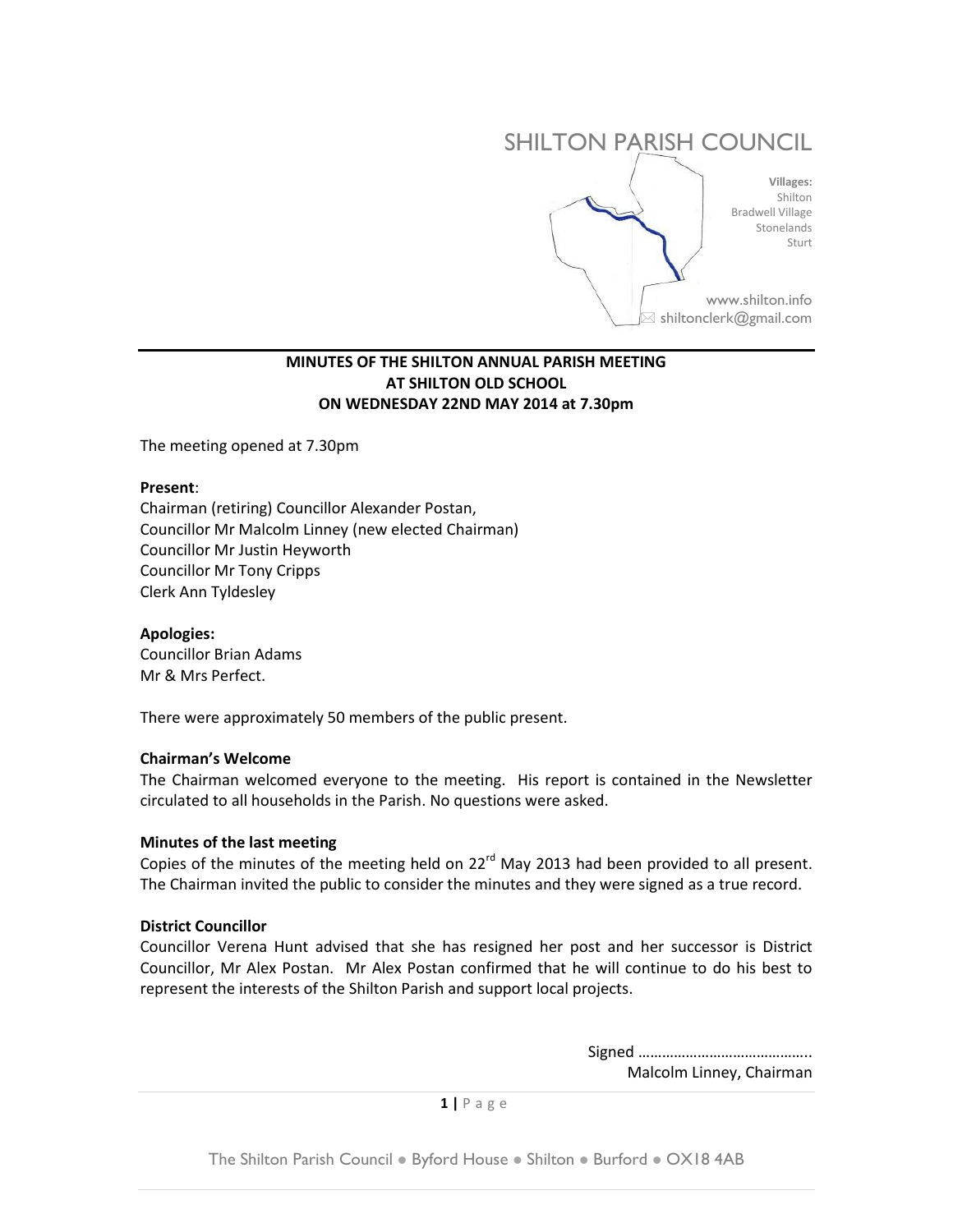# Continued…

A presentation, on behalf of Shilton Parish Council, was made to Miss Verena Hunt. The Council thanked her for all her hard work on behalf of the Shilton Parish Council and its community. The Chairman also gave a special thank you for her support regarding the implementation of Speed Indication signs and Weight Restriction Orders. He also recognised her invaluable input and work with the Shilton Flood Defence Group.

# **County Councillor**

Mr Neil Owen reported that:

- little money available and estimated OCC will have spent £220m by the end of its term.
- The School Transport 2015 plan had now been implemented
- Already agreed to give an allowance of £1000 from new April budget and will be paid direct into our bank.
- He will continue to support the Flood Defence Fund.

He gave apologies from Mark Kemp, Highways, who could not attend the meeting and stressed there is a commitment concerning the problem of HGVs, in the Burford/Shilton area.

**Question from the floor** concerning Weight restriction (David Hedges)

Why it taken 18 months? What can be done to speed up the process?

# **Answer**:

Cllr Owen has a meeting with the responsible officer tomorrow and agreed the progress has been tardy. Cllr V Hunt has chased up the signs, they are now ordered and should be delivered mid-June. Cllr Owen agreed to chase this.

# **Question from the floor: (David Bridges)**

Oxfordshire County Council has implemented a 2% addition to Council tax, with a similar increase next year and 3% year after that. Is this the case?

Neil Own could not answer that but will respond with the correct information.

#### . **Report from the Welfare Fund**

Cllr M Linney reported as of  $13<sup>th</sup>$  December 2013 the accounts stood at:

| Balance:       | £6067.00 |
|----------------|----------|
| Outgoing:      | £2000.00 |
| Deposit:       | £1240.00 |
| Total for 2103 | £5043.00 |

- 1. £2k was allocated for improvements to allotment field boundaries which need to be reinstated
- 2. £400 set aside for registration charge for the allotment field.

# **Value of the fund:**

| Investments | £16k |
|-------------|------|
| In the Bank | f 5k |
| Total       | f22k |

Signed …………………………………….. Malcolm Linney, Chairman

# **2 |** P a g e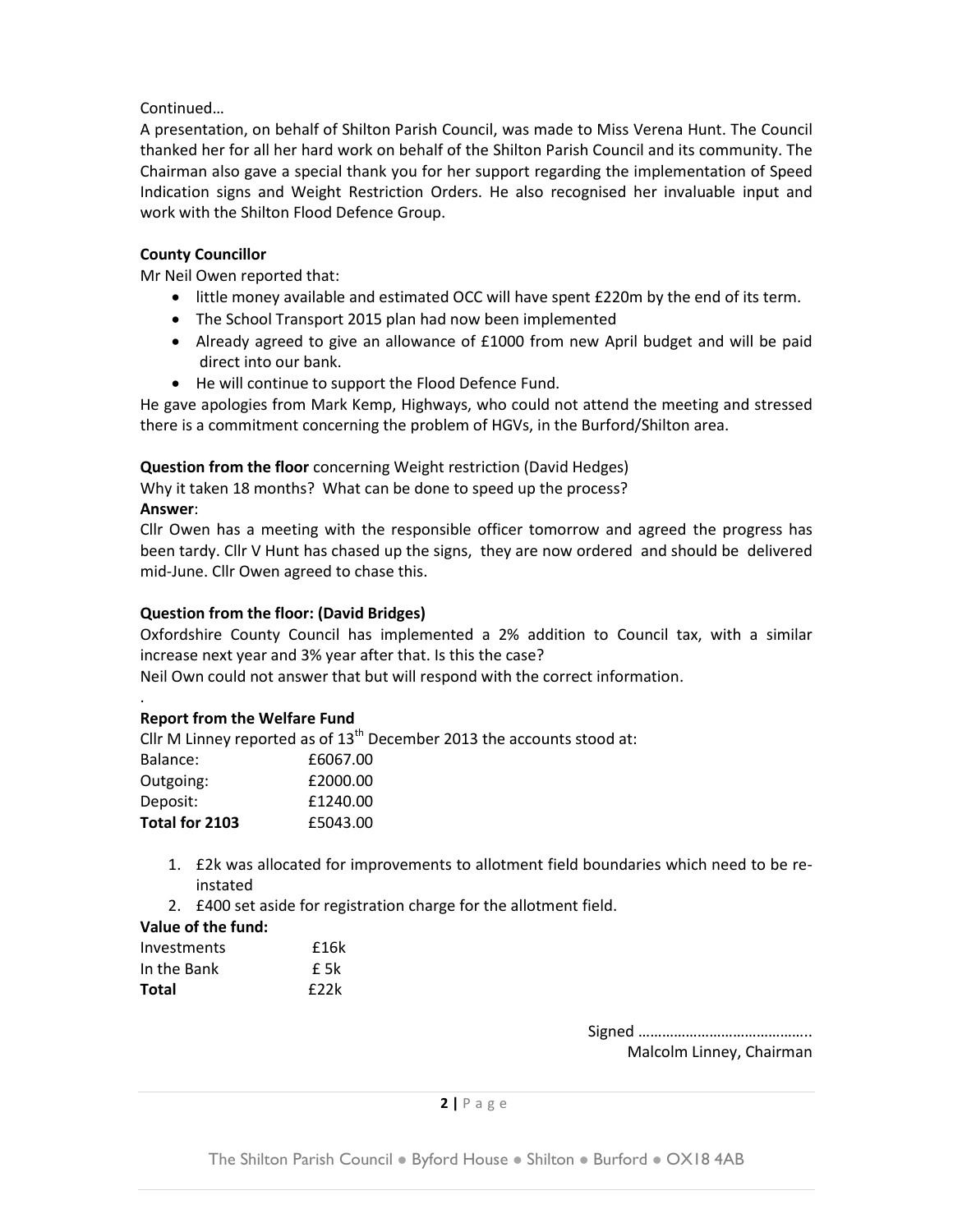# **Continued….**

Cllr M Linney agreed that interest on this account was minimal and he is looking at different investment opportunities.

# **Question from the floor:**

What are we spending £2k on?

# **Answer**:

- 1. Dry stone walling and preventative measures i.e. planting hedging.
- 2. Installation of two new gates: single one at Hen and Chick Lane and a double at Corner.

# **Question:**

Is there a plan to re-instate allotments?

# **Answer:**

Cllr A Postan suggested Circulation of Aims and Objectives.

Cllr Malcolm Linney stated that the trust was originally set up, as a result of bequests, to look after the needs of the poor and education of children of the parish. More recently it had and could be used to provide hep for people who were struggling with heating bills, e.g. elderly There will be a field rent review in 2015.

# **Shilton Conservation Trust**

Set up in 1992, John Clewith said to investigate inappropriate developments and that the fund now stood at £13,348.00.

Nothing else to report

# **Open Forum**

The floor was given to Justine Garbot who represents the Stop Carterton West Group. She discussed the adverse effects to the local communities should this be passed by WOCC and OCC. **Her main concerns are:**

# **1. Increased Traffic**

The reports states that there should not be an increase in traffic within the Shilton area, however, a study had been carried out along Alvescott Lane and 3000 cars a day each way were currently using the Lane. This could increase to 8000 cars each way per day.

# **2. Flooding**

The report claims that the developers have considered reducing the effects of adverse weather conditions by a better flood modelling to include ponds to capture water.

However she expressed concern that they will not be sufficient to reduce the flood risk as the wells in the area were already full in January.

# **3. Timescales**

The time frame is tight as WODC need to double their original estimate for new housing because of the national house building target. Keep protesting.

The chairman thanked Justine for her input and agreed a sum of £250.00 to her funds.

Signed …………………………………….. Malcolm Linney, Chairman

**3 |** P a g e